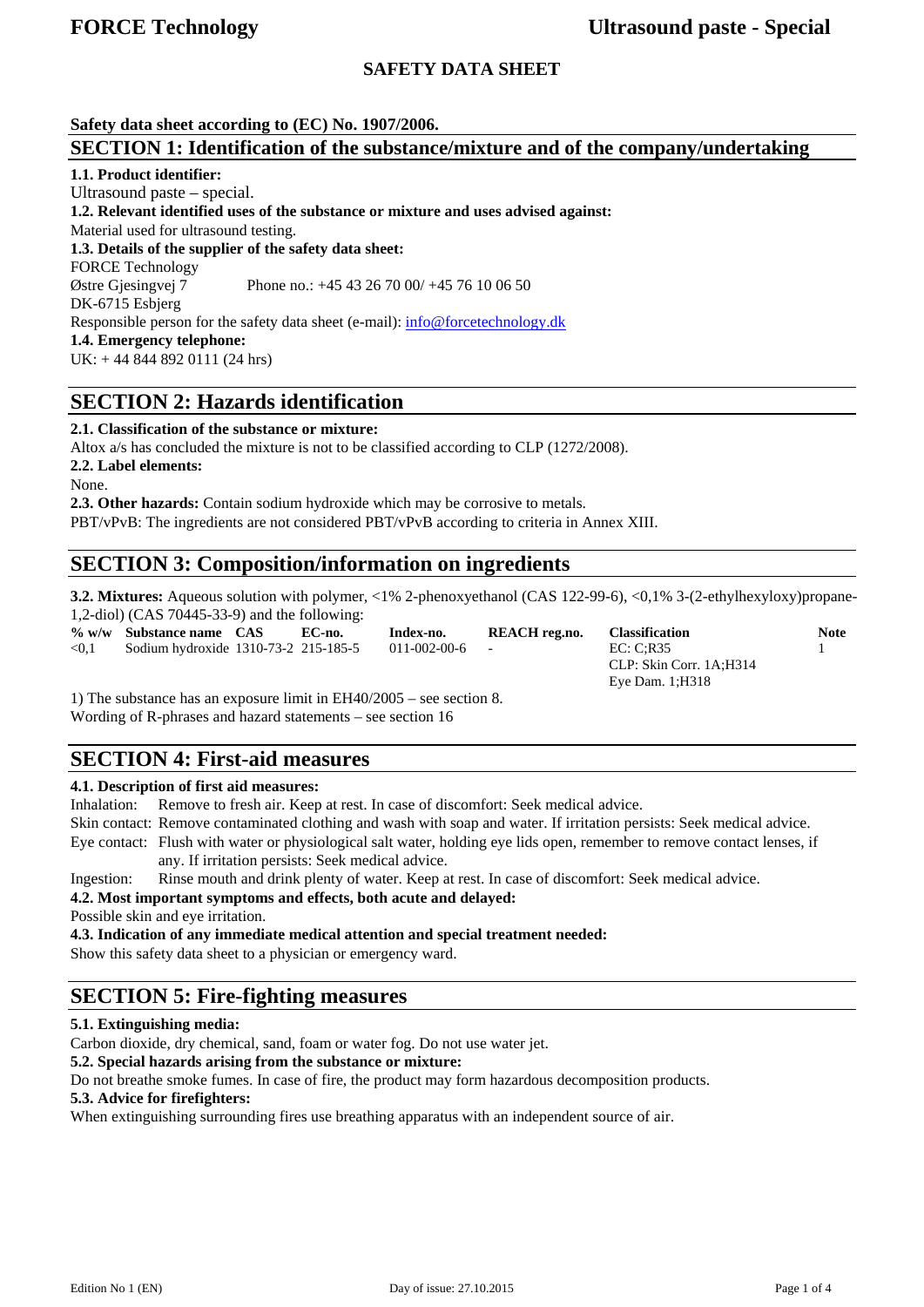# **SECTION 6: Accidental release measures**

**6.1. Personal precautions, protective equipment and emergency procedures:** 

Use personal protective equipment - see section 8.

### **6.2. Environmental precautions:**

Do not empty into drains – see section 12. Inform appropriate authorities in accordance with local regulations.

#### **6.3. Methods and material for containment and cleaning up:**

Sweep up and place in a suitable container for disposal. Keep away from acids. Sodium hydroxide may attack rubber, painted surfaces and certain types of plastic. Sodium hydroxide and their solutions should not be stored in galvanized containers or containers with bung of light metal, since this could lead to the formation of explosive hydrogen gas. Flush area of spill with plenty of water. Further handling of spillage - see section 13.

**6.4. Reference to other sections:** 

See above.

## **SECTION 7: Handling and storage**

#### **7.1. Precautions for safe handling:**

Avoid contact with skin, eyes and clothing. Wash with water and soap after work.

**7.2. Conditions for safe storage, including any incompatibilities:** 

Keep original container tightly closed at a dry and ventilated area. **7.3. Specific end use(s):**

See section 1.

# **SECTION 8: Exposure controls/Personal protection**

| 8.1. Control parameters:                                             |                                                                                                                                                                                                                                                                                                            |                                                                 | <b>8-hour TWA</b>        | 15-min STEL        |  |
|----------------------------------------------------------------------|------------------------------------------------------------------------------------------------------------------------------------------------------------------------------------------------------------------------------------------------------------------------------------------------------------|-----------------------------------------------------------------|--------------------------|--------------------|--|
| Occupational exposure limits:                                        |                                                                                                                                                                                                                                                                                                            | Sodium hydroxide                                                | $\overline{\phantom{0}}$ | $2 \text{ mg/m}^3$ |  |
| $(EH40/2005 - \text{published } 2011)$                               |                                                                                                                                                                                                                                                                                                            |                                                                 |                          |                    |  |
| DNEL/PNEC:                                                           | No CSR.                                                                                                                                                                                                                                                                                                    |                                                                 |                          |                    |  |
| 8.2. Exposure controls:                                              |                                                                                                                                                                                                                                                                                                            |                                                                 |                          |                    |  |
| Appropriate engineering controls: None particular.                   |                                                                                                                                                                                                                                                                                                            |                                                                 |                          |                    |  |
| Personal protective equipment:                                       |                                                                                                                                                                                                                                                                                                            |                                                                 |                          |                    |  |
| Respiratory protection: Normally not necessary.                      |                                                                                                                                                                                                                                                                                                            |                                                                 |                          |                    |  |
| Skin protection:                                                     | Wear protective gloves of e.g. nitrile or butyl rubber (EN374). There is no available data on<br>breakthrough time for all present substances, therefore it is recommended to change the glove if<br>spilled on. Wear full protective clothing when there is a risk of repeated or prolonged skin contact. |                                                                 |                          |                    |  |
| Eye protection:<br>Environmental exposure controls: None particular. |                                                                                                                                                                                                                                                                                                            | Use safety goggles (EN166) when there is a risk of eye contact. |                          |                    |  |

# **SECTION 9: Physical and chemical properties**

#### **9.1. Information on basic physical and chemical properties:**

| Appearance:                                           | Viscous liquid. |
|-------------------------------------------------------|-----------------|
| Odour:                                                | Not determined  |
| Odour threshold:                                      | Not determined  |
| pH:                                                   | Not determined  |
| Melting point/freezing point $({}^{\circ}C)$ :        | Not determined  |
| Initial boiling point and boiling range $(°C)$ :      | Not determined  |
| Flash point $(^{\circ}C)$ :                           | >100            |
| Evaporation rate:                                     | Not determined  |
| Flammability (solid, gas):                            | Not relevant    |
| Upper/lower flammability or explosive limits (vol-%): | Not relevant    |
| Vapour pressure:                                      | Not determined  |
| Relative density:                                     | Not determined  |
| Solubility (in water):                                | Fully soluble.  |
| Partition coefficient: n-octanol/water:               | Not determined  |
| Auto-ignition temperature $({}^{\circ}C)$ :           | Not relevant    |
| Decomposition temperature $(^{\circ}C)$ :             | Not determined  |
| Viscosity:                                            | Not determined  |
| 9.2. Other information:                               |                 |
| None relevant.                                        |                 |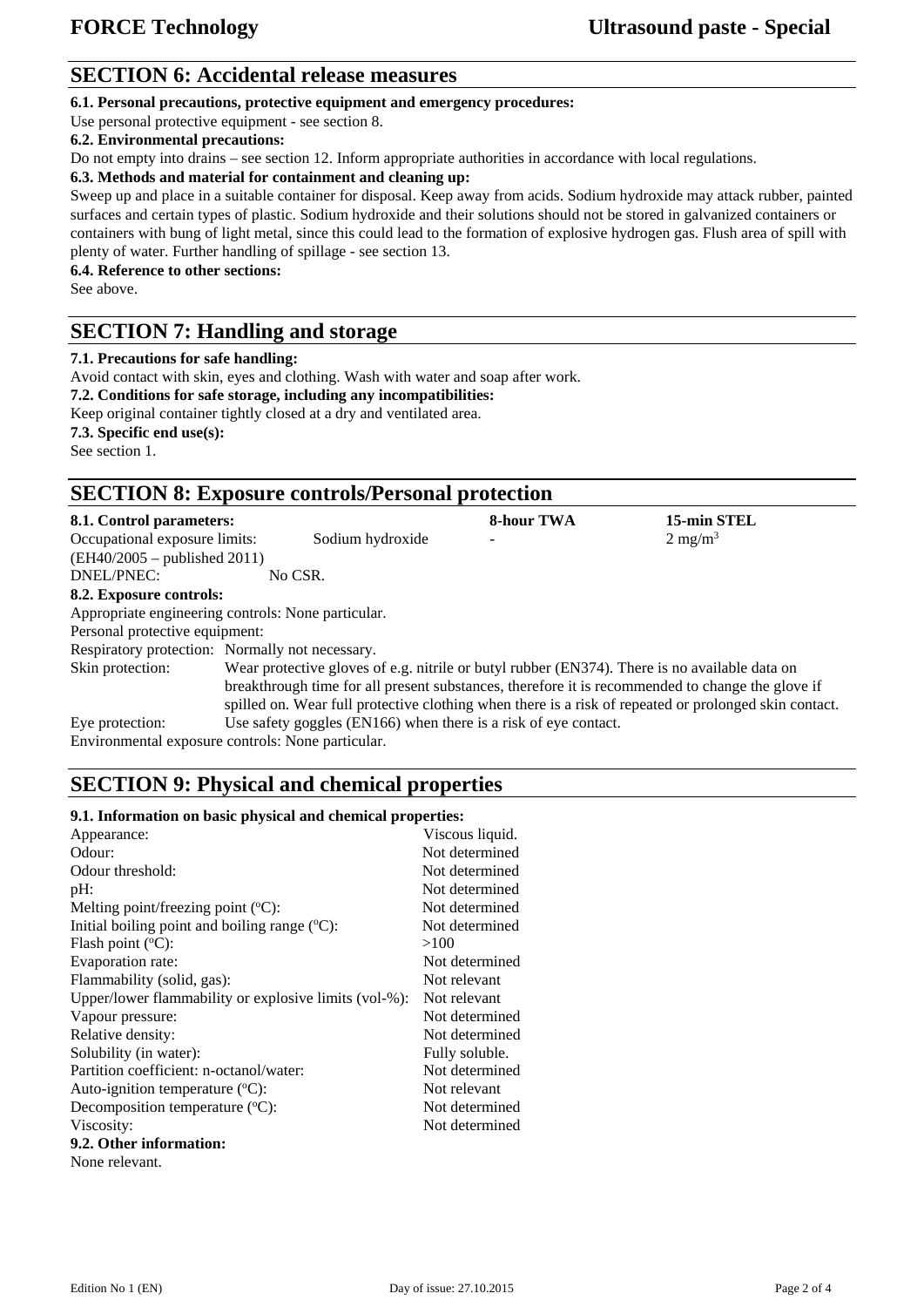# **SECTION 10: Stability and reactivity**

## **10.1. Reactivity:**

No available information. **10.2. Chemical stability:**  Stable under normal conditions (see section 7). **10.3. Possibility of hazardous reactions:**  None known. **10.4. Conditions to avoid:**  None known.

## **10.5. Incompatible materials:**

Keep away from acids. Sodium hydroxide may attack rubber, painted surfaces and certain types of plastic. Sodium hydroxide and their solutions should not be stored in galvanized containers or containers with bung of light metal, since this could lead to the formation of explosive hydrogen gas.

## **10.6. Hazardous decomposition products:**

When heated to high temperatures (decomposition) it emits toxic fumes.

# **SECTION 11: Toxicological information**

| 11.1. Information on toxicological effects:                                       |                                            |                |               |  |  |  |  |
|-----------------------------------------------------------------------------------|--------------------------------------------|----------------|---------------|--|--|--|--|
| <b>Hazard</b> class                                                               | Data (Sodium hydroxide)                    |                | Reference     |  |  |  |  |
| Acute toxicity:                                                                   |                                            |                |               |  |  |  |  |
| Inhalation                                                                        | No data.                                   |                |               |  |  |  |  |
| Dermal                                                                            | No data.                                   |                |               |  |  |  |  |
| Oral                                                                              | $LD_{50}$ (rat) = 288 mg/kg                | No information | <b>RTECS</b>  |  |  |  |  |
| Corrosion/irritation:                                                             | Severe corrosion to eyes and skin, rodents | No information | <b>IUCLID</b> |  |  |  |  |
| Sensitization:                                                                    | No data.                                   |                |               |  |  |  |  |
| CMR:                                                                              | No data                                    |                |               |  |  |  |  |
| Information on likely routes of exposure: Skin, lungs and gastrointestinal tract. |                                            |                |               |  |  |  |  |

Symptoms: Inhalation: May cause irritation to the upper respiratory tract. Skin: May cause irritation. Eyes: May cause irritation with redness and pain. Ingestion: May irritate the mucous membranes in mouth, throat and stomach. Chronic effects: None known.

# **SECTION 12: Ecological information**

| 12.1. Toxicity: |                                                            |                     |                   |  |  |  |
|-----------------|------------------------------------------------------------|---------------------|-------------------|--|--|--|
| Aquatic         | Data (Sodium hydroxide)                                    | <b>Test (Media)</b> | Reference         |  |  |  |
| Fish            | LC <sub>50</sub> (Oncorhynchus mykiss, $96h$ ) = 45.5 mg/l | Static (FW)         | <b>IUCLID</b>     |  |  |  |
| Crustacean      | $EC_{50}$ (Ceriodaphnia dubia, 48h) = 40 mg/l              | No info $(FW)$      | <b>EPA Ecotox</b> |  |  |  |
| Algae           | No data                                                    |                     | -                 |  |  |  |

## **12.2. Persistence and degradability:**

Methods for determining the biodegradability are not applicable to inorganic substances.

Sodium hydroxide is dissociated in water.

### **12.3. Bioaccumulative potential:**

Sodium hydroxide: Log  $K_{ow}$  < 0 – No significant bioaccumulation is expected.

### **12.4. Mobility in soil:**

Sodium hydroxide is soluble in water and will, when dissolved in water, be broken down into sodium- and hydroxide-ions, which is expected to have high mobility in soil.

### **12.5. Results of PBT and vPvB assessment:**

The ingredients are not considered PBT/vPvB according to criteria in Annex XIII.

#### **12.6. Other adverse effects:**

None known.

**12.1. Toxicity:**

# **SECTION 13: Disposal considerations**

## **13.1. Waste treatment methods:**

Disposal should be according to local, state or national legislation. Dispose through authority facilities or pass to a chemical disposal company.

#### **EWC-Code:**

16 02 09 (residues)

15 02 03 (absorbants contaminated with the product)